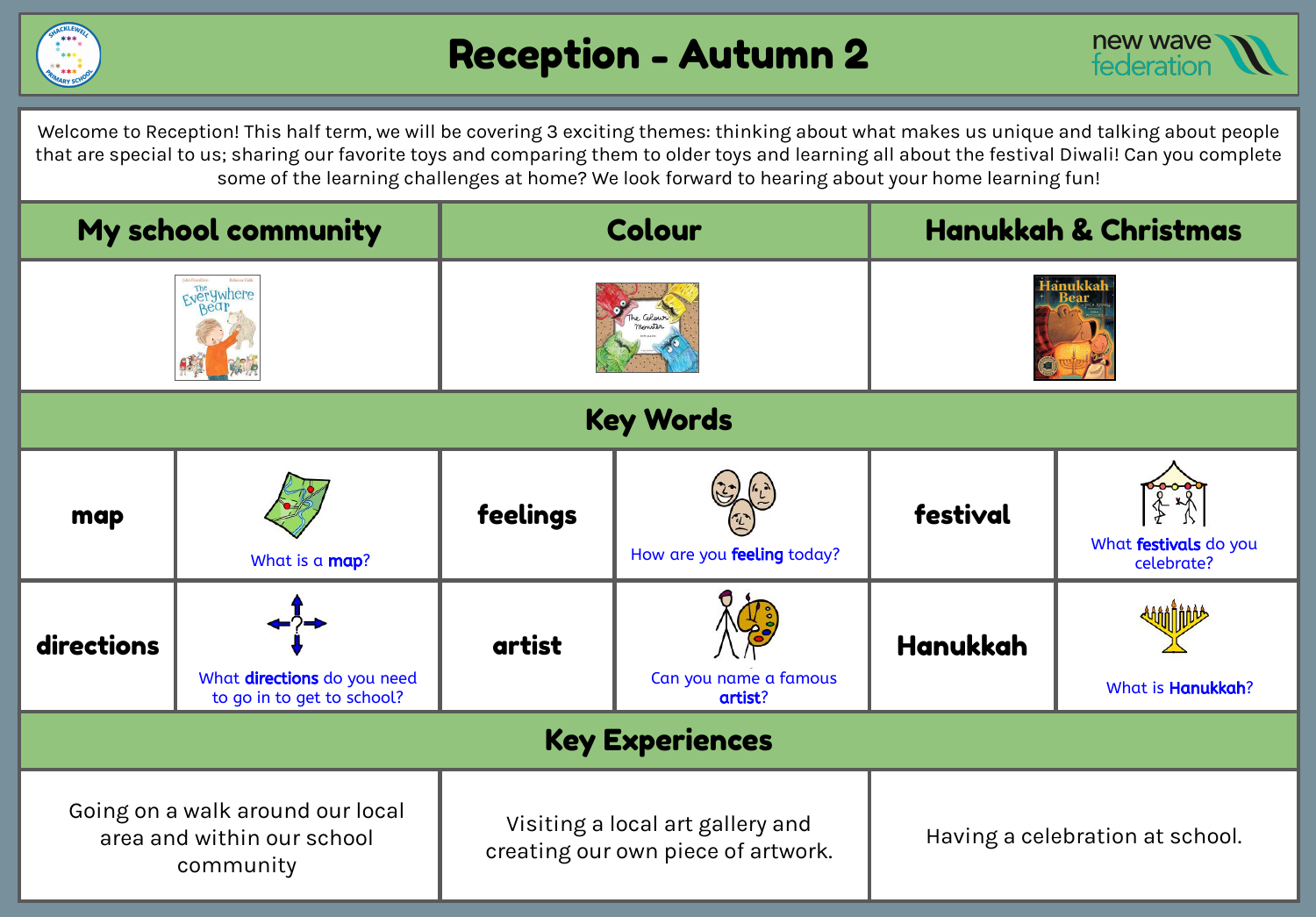#### Personal, Social & Emotional Development

We will be focusing on our feelings and talking about how we feel and respecting others' feelings.

Talk about how your child is feeling and how they can manage their feelings.

### Literacy - Reading Literacy - Writing

We learn lots of new sounds and start orally blending sounds together! We will be beginning to read simple words and sentences.

Watch the RWI videos that are sent home every week.

We will be focusing on numbers within ten. We will be learning about one more and one less than a given number.

Go on a number hunt. What numbers can you see on your route to school?

### Physical Development

We will be focusing on developing our fine motor skills through a range of activities including threading, using scissors and different mark making tools.

Practise the letters that your teacher has shared with you for your child.



# Reception Autumn 2

### Maths Understanding the World Expressive Art & Design

The children will have the opportunity to walk around the local community and visit a local art gallery.

Draw a map of your route to school. What do you see on you way to school?

### Communication & Language

We will be focusing on using the new vocabulary we have learnt in our play.

Use our topic words when talking to your child at home. Praise them if they use them!

The children will enjoy learning our talk for writing text 'The Three Little Pigs'. We will be drawing pictures from the story and using our letter sounds to label them. Ask your child to show you the actions they have learnt so far.

We will be exploring colour and a range of textures and techniques. We will be using colour to express how we are feeling.

Explore colour mixing. What happens when you mix yellow and red together?